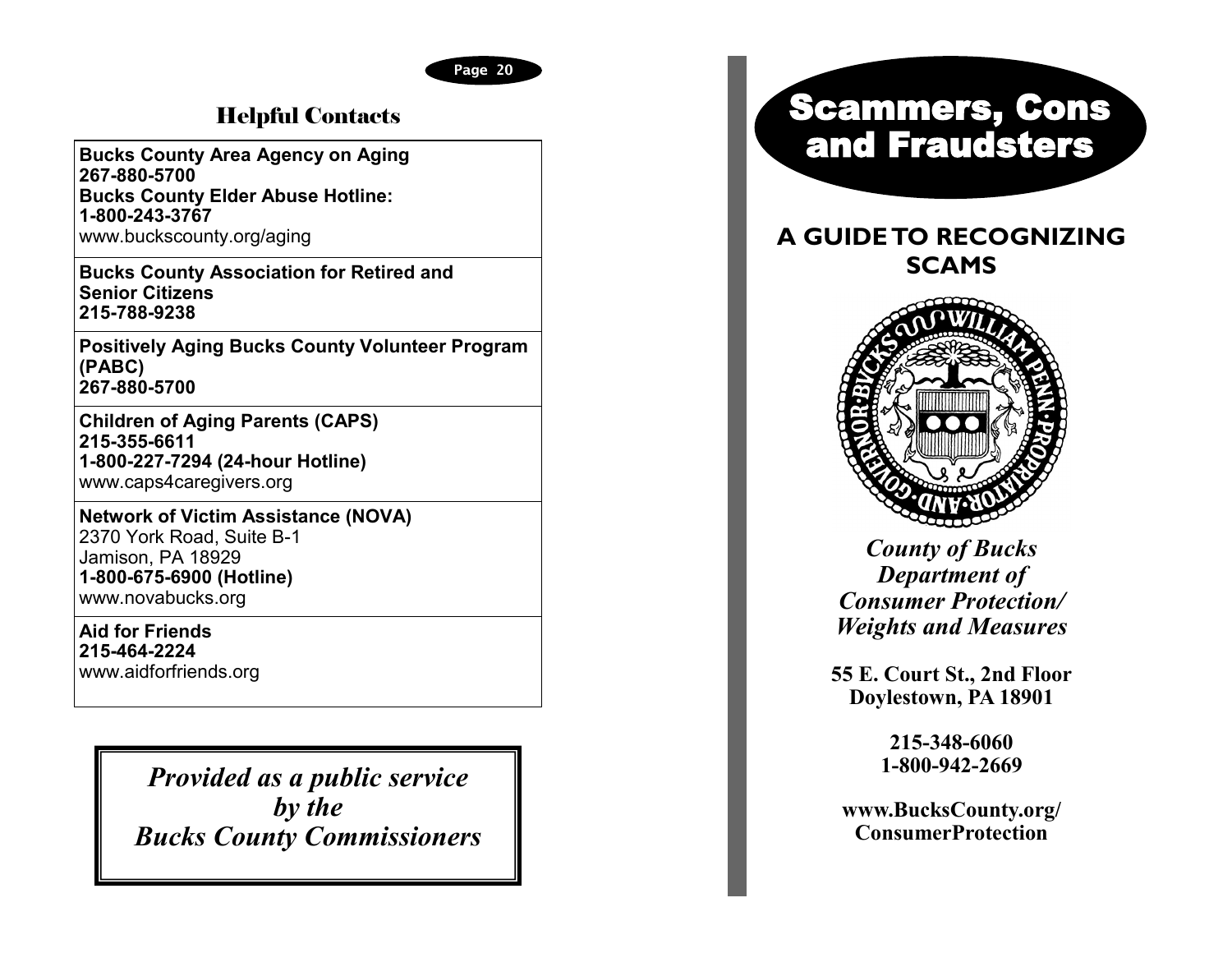# *Table of Contents*

| Don't Be A Victim!                               | 3  |
|--------------------------------------------------|----|
| Telemarketing Fraud                              | 4  |
| Mail and Internet Fraud                          | 5  |
| <b>Contractor Fraud</b>                          | 6  |
| Mortgage Scams                                   | 7  |
| <b>Predatory Lending</b>                         | 8  |
| Financial Planning and Investment Fraud          | 9  |
| Don't Get Scammed!                               | 10 |
| <b>International Lottery Scams</b>               | 12 |
| <b>Grandparent Scams</b>                         | 12 |
| <b>Charity Scams</b>                             | 13 |
| Caregiver Fraud                                  | 14 |
| <b>Identity Theft</b>                            | 15 |
| Recognizing Elder Abuse                          | 16 |
| <b>Identity Theft/Fraud Protection Checklist</b> | 17 |
| Personal Security and Safety Checklist           | 19 |
| <b>Helpful Contacts</b>                          | 20 |

#### **Page 19**

 $\boxtimes$  Check your earnings record annually and more often if you think your social security number has been compromised, it's free. Contact the Social Security Administration and ask for form SSA-7004, Request for Earnings and Benefit Estimate Statement.

### Personal Security and Safety Checklist

#### *Making your home more secure*

- $\boxtimes$  Install good locks on doors and windows. Use Them! Don't hide keys in mailboxes and planters, or under doormats. Instead, leave an extra set of keys with a close friend or relative.
- $\boxtimes$  Ask for photo identification from service or delivery people before letting them in. If you are the least bit worried, call the company to verify their identity.
- $\boxtimes$  Be sure your street address number is large, clear of obstruction, and well lighted so police and other emergency personnel can find your home quickly.
- $\boxtimes$  Consider a home alarm system that provides emergency monitoring for burglary, fire, and medical emergencies.

*The material in this brochure is for informational purposes only. It is meant to give you general information and not specific legal advice.*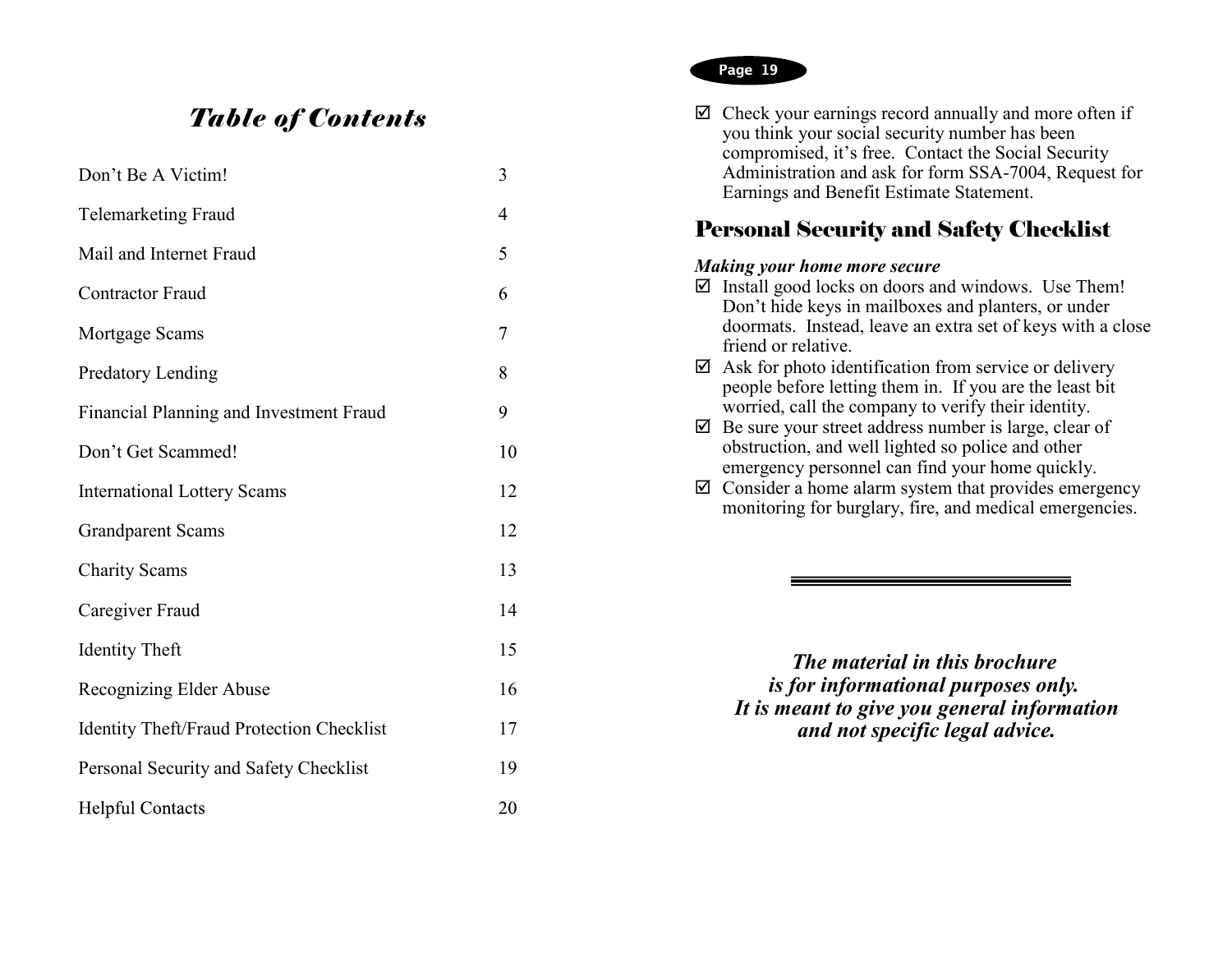

- $\boxtimes$  Talk to a lawyer about living wills and powers of attorney, to set up a system to ensure that no single person has total control over your finances.
- $\boxtimes$  Carry any sensitive information such as your drivers license or credit cards in a close fitting pouch or in your front pocket.
- $\boxtimes$  Don't carry your checkbook in public, simply carry a few checks that you may need during the day.
- $\boxtimes$  Remove all items from your bag or wallet that contain your Social Security number, including your Social Security card, Medicare card, and military ID card.
- $\boxtimes$  Never give any part of your social security number, bank account, or credit card information over the phone or internet unless you have verified the identity of the company and they are doing legitimate business with you.
- $\boxtimes$  Request a FREE copy of your credit report annually through [www.annualcreditreport.com](http://www.annualcreditreport.com/) or by phone at 877-322-8228.
- $\boxtimes$  Notify the credit reporting agencies of a death of a friend or relative to block any possible misuse of the deceased persons credit.
- $\boxtimes$  "Opt Out" of all credit card and bank mailings especially convenience checks.
- $\boxtimes$  Shred pre-approved credit card offers, and any other documents containing sensitive information.
- $\boxtimes$  Send mail through the post office, not in your mailbox or street corner postal boxes.
- $\boxtimes$  Ask your bank to receive your new checks rather than having them sent to your house.
- $\boxtimes$  Do not keep your auto title, registration, insurance card, checkbook, receipts or other identifying information in your car. Carry only the essentials in a secure manner and keep them with you, not unattended in your vehicle. Never leave your car unlocked!

# *Don't Be A Victim!*

*Many older Pennsylvanians live in constant fear of crime. Their lives are spent behind locked doors and windows, rather than in the neighborhoods they helped to build. Often, their fears are not unfounded.*

*Research indicates that older people are more likely to be the victims of certain crimes: fraud, strong-arm robbery, purse snatching, mailbox theft, vandalism, and harassing phone calls.*

*All older Pennsylvanians need to protect themselves from these types of crime. Please help us to help you by following the precautions addressed in this booklet.*

*The material in this brochure is for informational purposes only. It is meant to give you general information and not specific legal advice.*

**Page 3**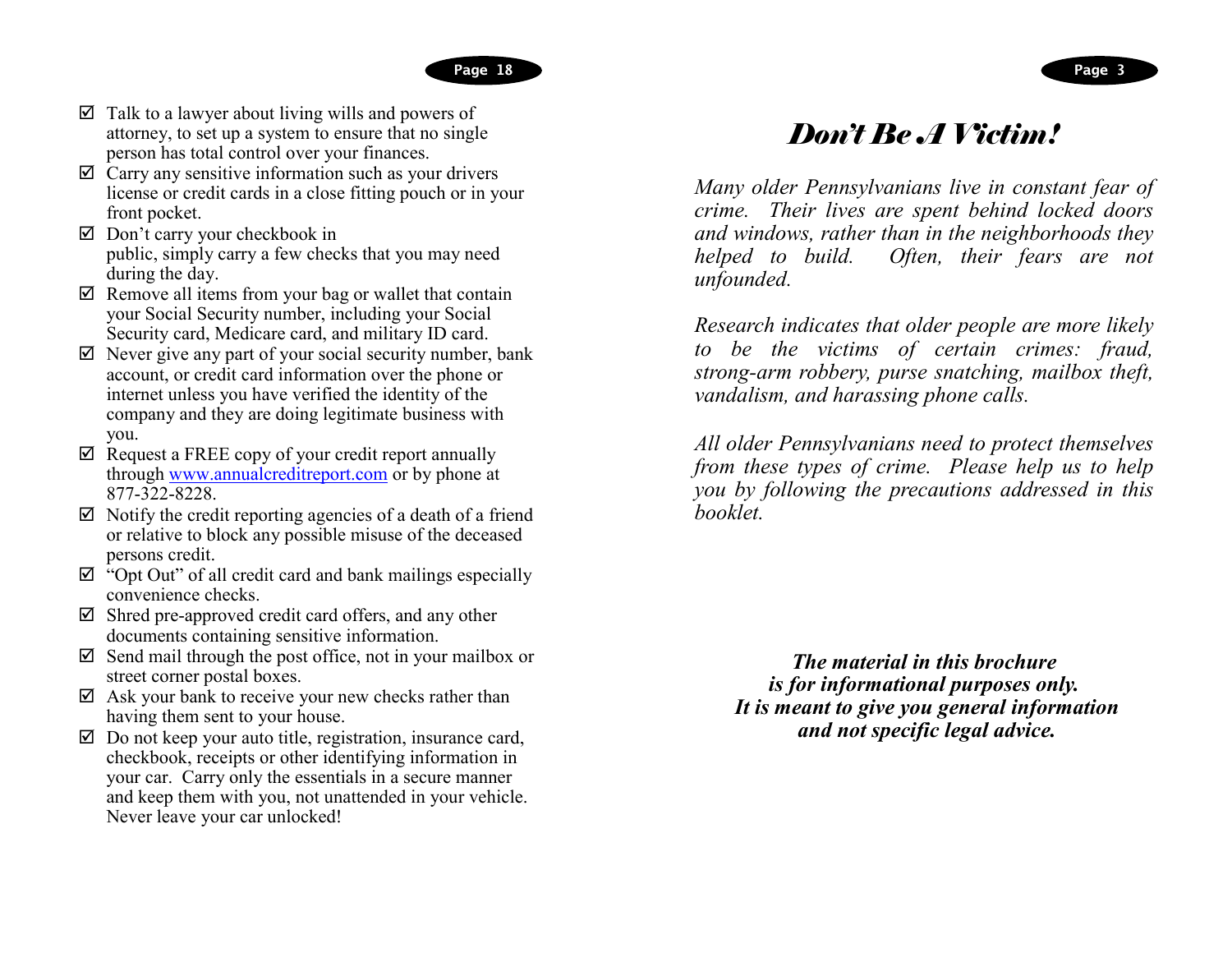### Telemarketing Fraud

#### *Warning signs you may be targeted*

- You live alone and enjoy talking to anyone calling.
- You believe it's rude to interrupt a caller or hang up.
- You must pay money up front for taxes or fees to participate.
- You must make an immediate decision, before the call ends, or the offer will be rescinded.
- You are called more and more frequently by a variety of telephone solicitors.

### *How to Protect Yourself*

- Never talk to strangers on the telephone; they are not calling to chat with you. They are invading your privacy just as if they walked into your home uninvited.
- Get an answering machine, voice mail or caller ID system to screen calls to prevent interacting with these solicitors.
- Never, under any circumstances, give any portion of your credit card, bank account, or social security numbers to a caller.
- Add your phone number to the Do Not Call lists, National and State. The contact information to do this is listed below.

**Pennsylvania Do Not Call List www.attorneygeneral.gov/dnc.aspx** 1-888-777-3406

> **National Do Not Call List www.donotcall.gov** 1-888-382-1222

### **Page 17**

#### *Sexual Abuse*

- Sexually transmitted diseases
- Trauma/injuries to genital area
- If you suspect abuse you should report it as soon as possible. You are not alone when seeking help.

### **Pennsylvania's 24-hour elder abuse hotline: 1-800-490-8505**

### Identity Theft/Fraud Prevention **Checklist**

- $\boxtimes$  Use a "fanny pack" or close fitting pouch, instead of a purse or wallet any time you're out in public.
- $\boxtimes$  Never carry your social security card with you, and remove your social security number from your drivers license and checks.
- $\boxtimes$  Send all outgoing mail through your post office rather than placing it in your mailbox.
- $\boxtimes$  Use a crosscut shredder on all mail and documents containing personal information.
- $\boxtimes$  Never talk to strangers on the phone or at your door.
- $\boxtimes$  Sign up for the Pennsylvania and National Do Not Call Lists.
- $\boxtimes$  Ask the companies that you do business with such as your phone company, banks, and credit card companies to put you on their do not call list and request that your information not be shared or sold.
- $\boxtimes$  Only donate to legitimate charities of your choice not solicitors collecting donations over the telephone or door to door.
- $\boxtimes$  Get at least three written bids before contracting any home improvement and check out a business through the Better Business Bureau and your local consumer protection office.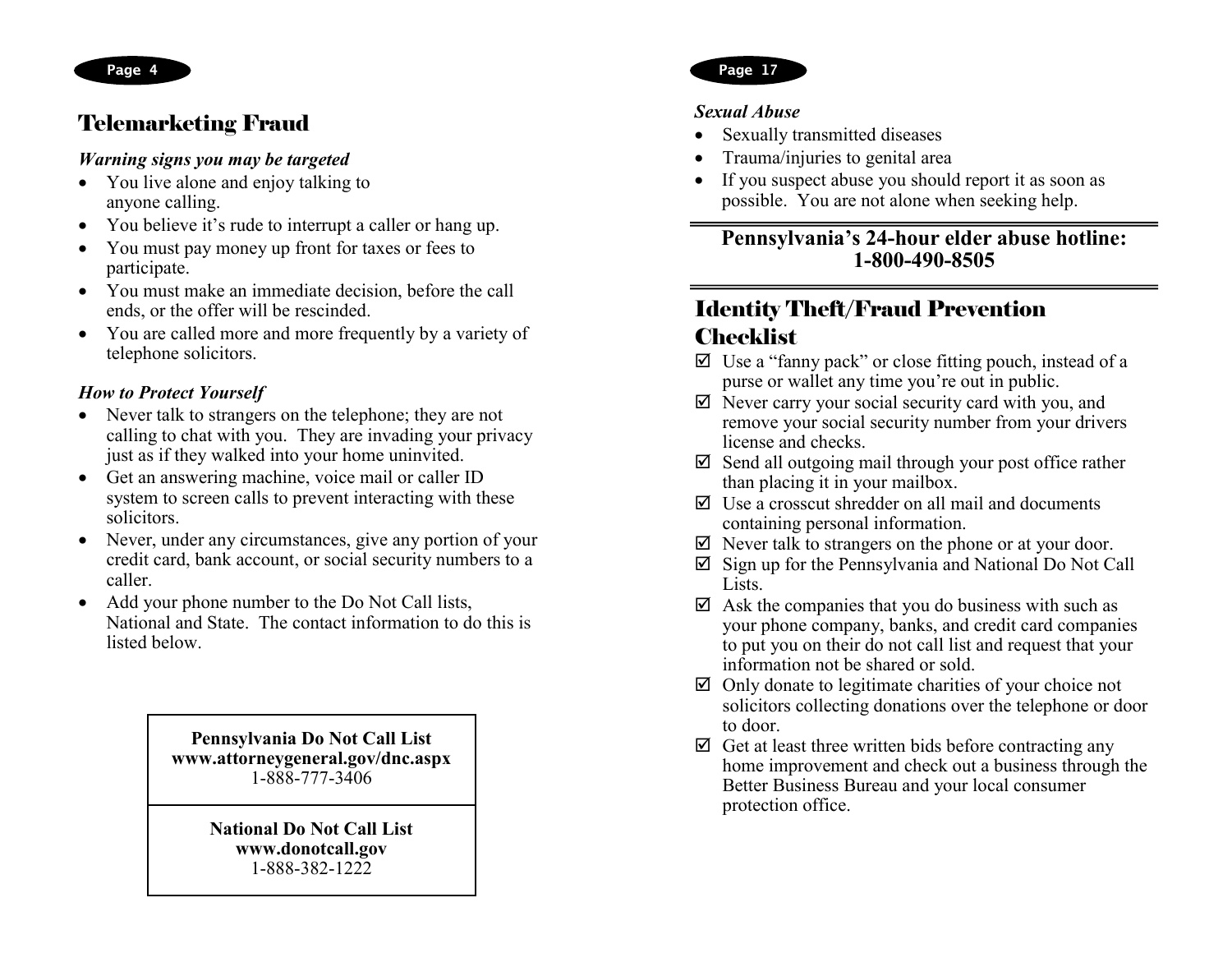## Recognizing Elder Abuse

**Elder abuse** is the physical, sexual, emotional or financial abuse of an elderly person, whether they be disabled or independent.

### *Physical Abuse*

- Unexplained injuries
- Bruises, burns, scratches or other injuries
- Inappropriate use of physical restraints or medication
- Lack of reaction to pain

#### *Emotional Abuse*

- Victim is withdrawn, secretive, or hesitant to talk freely around caregiver
- Victim is isolated, contact with others is restricted

### *Neglect of Care*

- Poor hygiene, dirty or torn clothing, unsanitary living conditions
- Untreated medical conditions
- Malnourished, dehydrated
- Bedsores and skin lesions
- Diversion of needed drugs

### *Financial Exploitation*

- Overcharging for services
- Lost, stolen or destroyed property
- Mismanagement of personal funds (missing checks)
- Overdrawn accounts
- Changes in spending patterns
- Unnecessary home improvements
- Sudden changes in estate planning

• Pennsylvania's Do Not Call list is maintained and managed by the Direct Marketing Association. Enforcement is through the Pennsylvania Attorney General's office. Please note that phone calls from charities, political groups, and surveys are exempt from the Do Not Call list.

# Mail and Internet Fraud

### *Warning signs you may be at risk*

- You play sweepstakes daily because you think you need extra money, hoping you'll win a big prize some day.
- You believe that because your mail is delivered by the US Postal Service it must be legitimate.
- You open and read all of your mail because many pieces look official or like a good charity to donate to.
- You're getting the same offers through e-mail that you've been receiving by mail.

### *Preventative Steps*

- Even though you may believe them to be legitimate and it may be fun and give you something to do, stop participating in sweepstakes.
- If you truly won something, you NEVER would have to pay any fees, taxes or cost of any kind to collect your winnings, that's the law!
- Don't be tempted to take that chance. If you receive any mail or e-mail that promotes sweepstakes, lotteries, charities, credit repair or work at home offers, throw them away or delete the e-mail without opening them.
- By entering a sweepstakes you trigger more mail. Your address is sold to numerous solicitors seeing you as an easy target.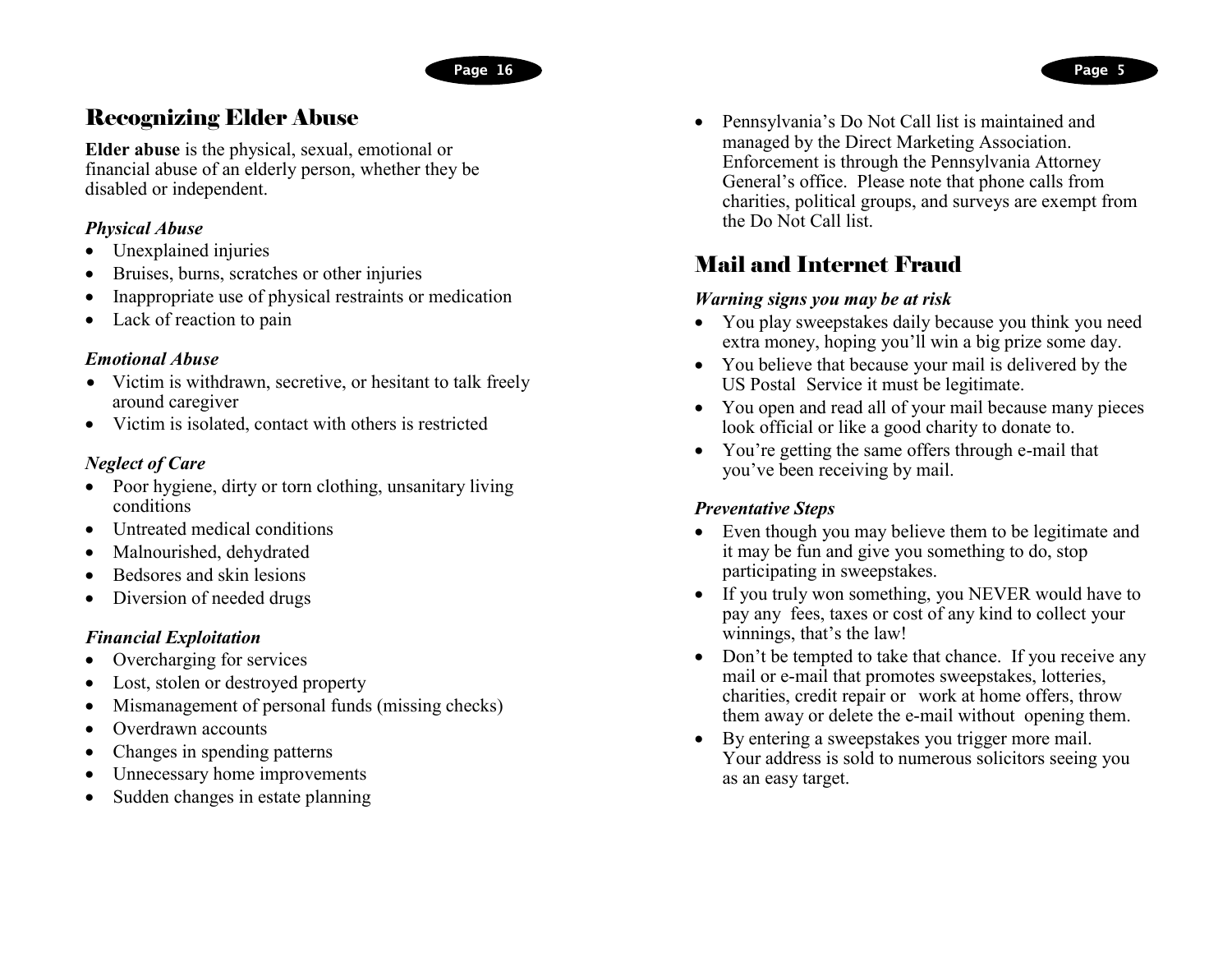• Contact the Direct Marketing Association to be removed from some lists; their contact information is listed below.

#### *Unwanted Mail*

Direct Marketing Association PO Box 643 Carmel, NY 10512 **www.dmaconsumers.org**

This organization will provide direct marketers with the names and addresses of consumers who do not want to receive unsolicited mailings. To remove your address send a written letter that includes your name, address, city, state, zip code, and your signature. This is a free service, with a small fee if filed online.

### Contractor Fraud

#### *Warning Signs*

- A home repair contractor solicits you at your door, insisting you have a problem which must be repaired right away.
- A contractor offers a bargain price or claims to have materials left over from another job in the neighborhood.
- A contractor requires a substantial payment in advance or charges significantly more after the work is completed.
- An inspector claiming to work for the city shows up at your door claiming that they must come into your home to inspect the furnace, water heater, or back yard.



### Identity Theft

### *Warning Signs*

- Your purse or wallet is stolen.
- Your bank account is overdrawn or there is unusual activity on your credit card.
- Mail you are expecting doesn't arrive, especially related to financial matters; bills you paid are still showing up as due on your bill.
- You apply for a credit card or loan and are denied, possibly due to your poor credit due to an identity thief ruining your credit.

### *How to safeguard yourself against identity theft*

- Carry a close fitting pouch or a wallet in your front pocket instead of a purse that can easily be stolen or pick pocketed.
- Make a copy front and back of all items you are carrying in your purse or wallet so if it is stolen you will know what is lost and who to call to cancel cards, etc.
- Don't carry more than you need in public. Leave extra credit cards at home and don't carry your social security card or have the number on your drivers' license.
- When discarding items make sure you shred or tear up into small pieces any documents containing social security, bank and credit card numbers.
- Mail your bills directly through the post office. Also ask that new boxes of checks be held at your bank or credit union rather than having them mailed to you. If you must mail items from your mailbox don't put mail in the box with the flag up.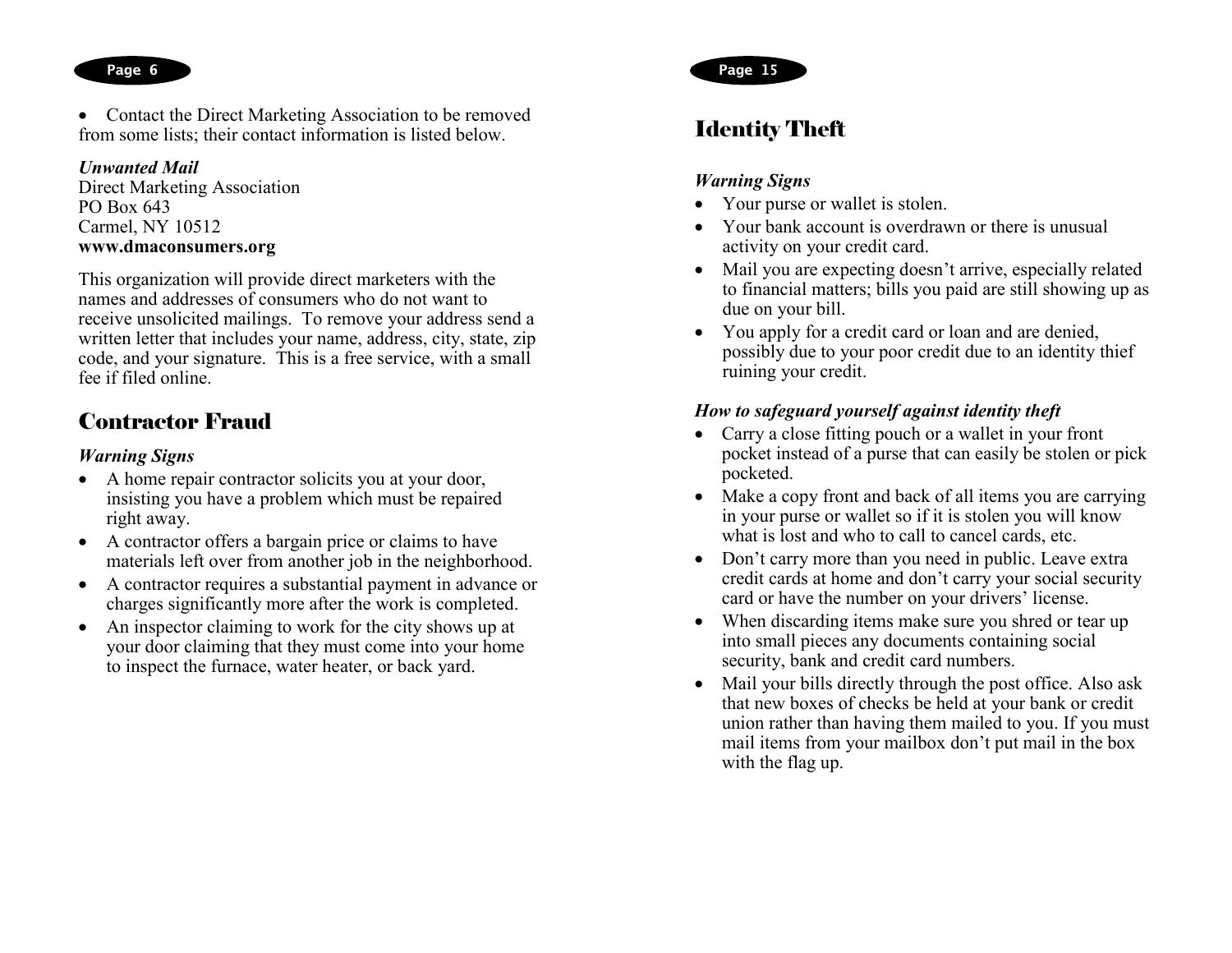## Caregiver Fraud

### *Warning Signs you may be a victim*

- There's unusual activity in bank and credit card accounts.
- A caregiver tries to isolate the victim who ends up relying solely on the caregiver.
- A caregiver has total control over the finances and has everything mailed directly to them.
- The person is fearful or overly trusting of the caregiver.

### *Preventative Steps*

- If your Power of Attorney or anyone else suggests you make a change in your assets, investments, or insurance always get a second and third opinion on whether this is a good choice in your best interests. Only a potential crook would not want you to consult with someone else about the changes.
- No matter how much you trust someone never sign any papers that you have not read or do not understand.
- Even if you have someone who manages your finances always insist on receiving and reviewing copies of all bank and financial statements.

### *Preventative Steps*

- Beware of door to door contractors who try to get an immediate decision.
- Never do business with someone who comes to your door claiming they have materials left over or can give you a bargain
- Get at least three written bids. Don't always choose the lowest bidder; remember to compare apples to apples.
- As of July 1, 2009, Pennsylvania enacted a new law called the Home Improvement Contractor Act (HIC). All contractors are require to register their business with the PA Attorney General's office. The law requires a start date, finish date, no more than one-third down as a deposit, and a three-day right to cancel. You can see if a contractor is registered by calling 1-888- 520-6680 or going online to www.attorneygeneral.gov. There you can also read all the requirements that a contractor must follow and the contract requirements.
- Don't let any strangers into your home, no matter who they claim to be. City inspectors do not go door to door.

## Mortgage Scams

Mortgage brokers must be registered with the State. You can check on a broker by calling 800-722-2657, or by going to www.banking.state.pa.us—a very useful financial site! Make sure you use a HUD certified counselor. To find one, go online to www.HUD.gov.

### *Warning signs you may be targeted*

• You've fallen behind in your mortgage payments or you are already in foreclosure.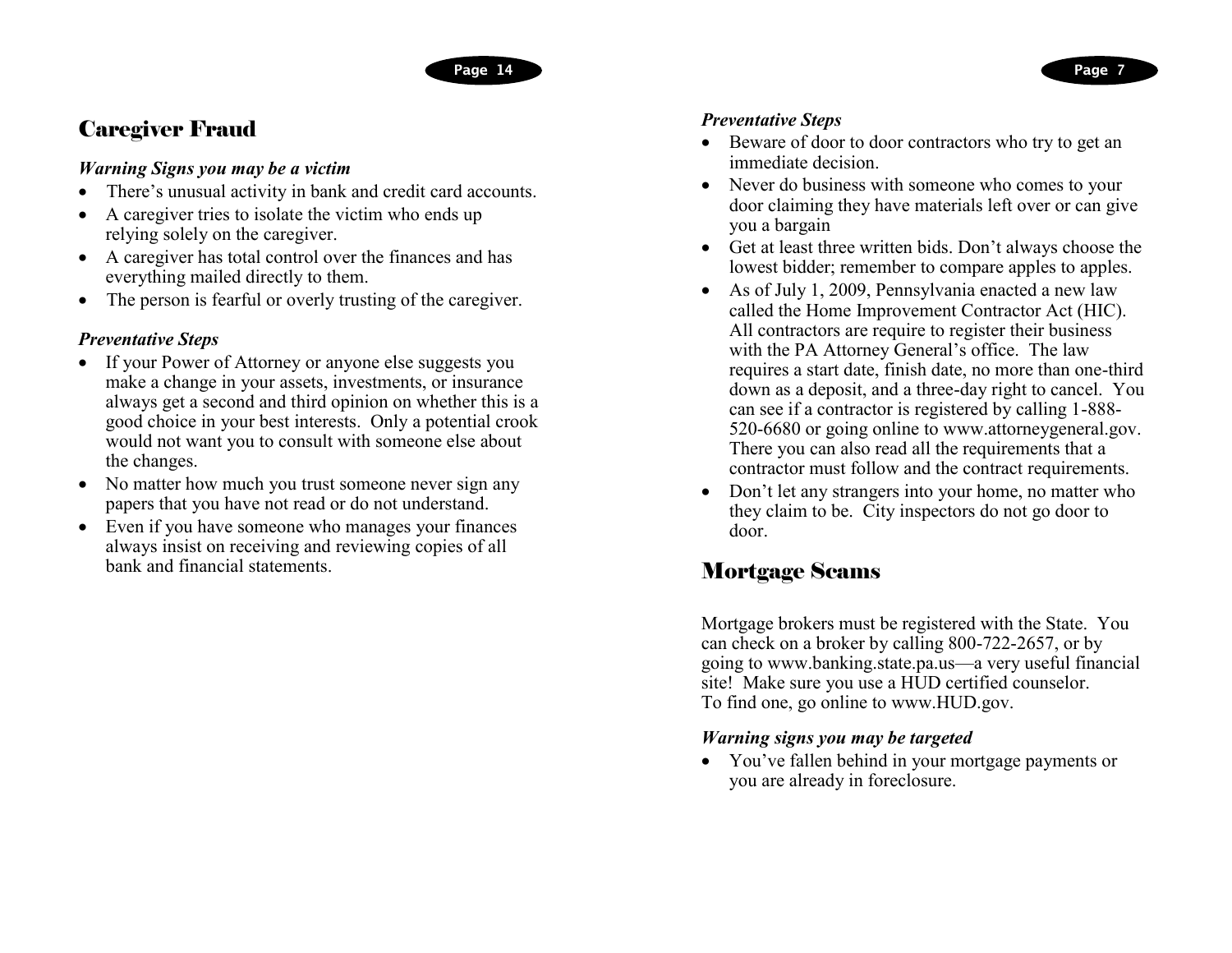- You're getting phone calls and visits from companies offering to help you pay off your debts.
- You're receiving numerous fliers in the mail or on your door offering low interest cash loans.
- A friend, advisor or relative asks you to sign some forms and you do without reading them.

#### *Preventative Steps*

- Beware of companies who contact you offering foreclosure relief service.
- Don't sign any forms or papers without reading and completely understanding everything on them. If you are not sure about it contact a lawyer or legal aid whose number is located in the helpful contacts section at the end of this booklet.
- First consult an attorney, a knowledgeable family member, or someone who you can trust completely. Once you sign the legal documents it can be difficult if not impossible to reverse the action. Be wary of anyone who asks you to sign over the deed to your property.

### Predatory Lending

**Predatory lending** is any of a number of fraudulent, deceptive, discriminatory, or unfavorable lending practices. Many of these practices are illegal, while others are legal but not in the best interest of the borrowers.

#### *How to Spot a Predatory Lender*

- None of your questions are answered or they don't make sense.
- They pressure you to sign things or rush you through the paperwork.
- They don't explain to you or tell you all of the costs of getting a loan.



#### *Preventative steps*

- Don't fill in the blanks for the scammer by offering up the name of a relative*.*
- Ask specific questions that only your family member would be able to answer.
- Come up with a code word for the entire family to use over the phone in an emergency.
- Always verify for yourself. Contact a family member to check on the specific relative.

## Charity Scams

- Don't be fooled by "sound-alike" names that criminals use to trick consumers such as calling themselves the Red Cross instead of the American Red Cross.
- Before you donate, check to see if the charity is legitimate with the American Institute of Philanthropy [www.charitywatch.org](http://www.charitywatch.org/) or call 773-529-2300.
- Even if the telemarketers are acting on behalf of legitimate charities, often only a small percentage goes to the cause. Ask them what percentage will actually go to the charity.
- Non-profit and charitable organizations are required to file Internal Revenue Service Form 990 to show how the organization is spending its money. To access the filings go to the GuideStar web site at [www.guidestar.org.](http://www.guidestar.org/)
- Bureau of Charitable Organizations [www.dos.pa.gov/charities](http://www.dos.pa.gov/charities) 800-732-0999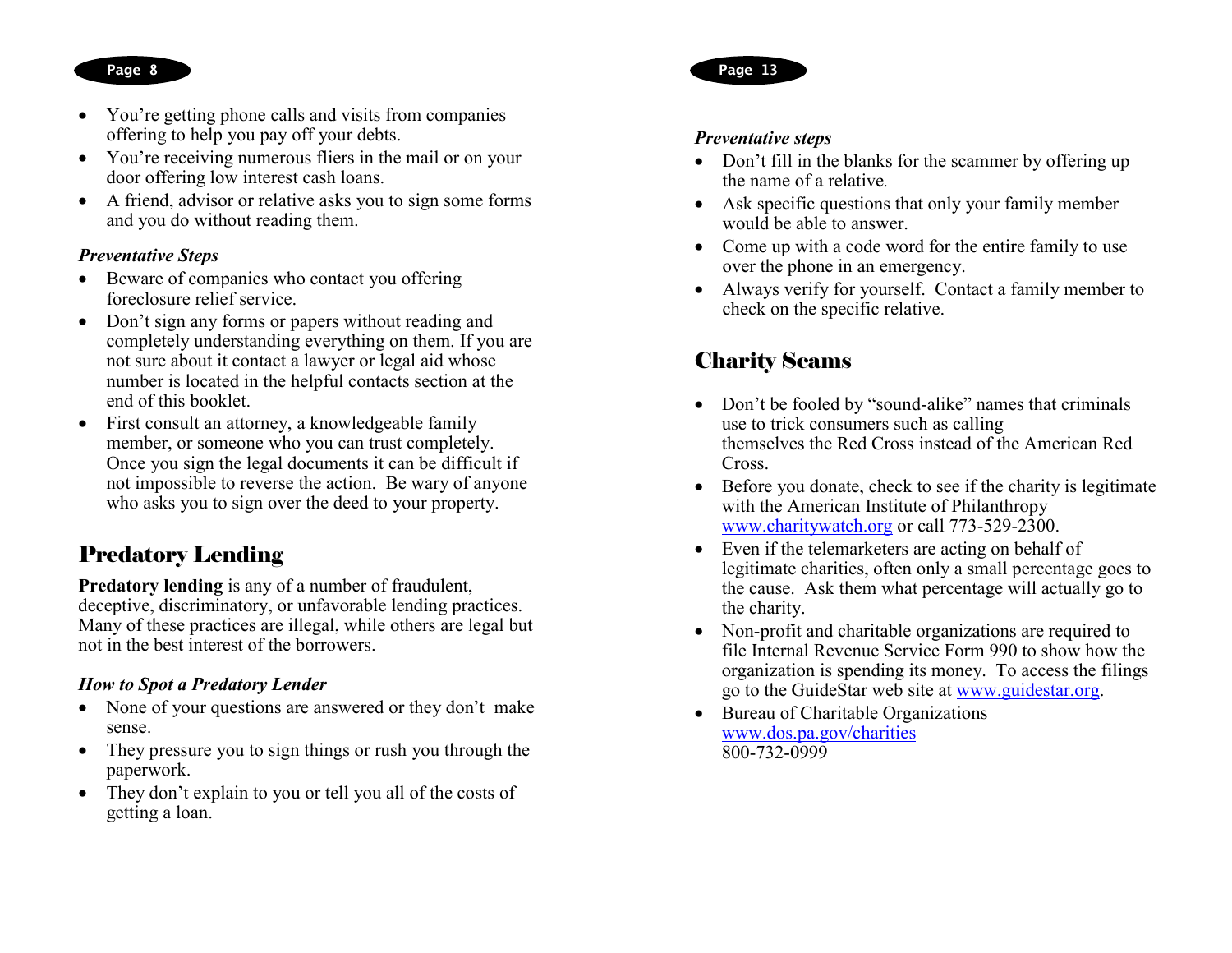• Beware of individuals claiming to represent companies, consumer organizations, or government agencies that offer to recover lost money from fraudulent telemarketers for a fee.

If you're suspicious, check it out with the police, the Bucks County Office of Consumer Protection (1-800-942-2669), or the State Attorney General's Office of Consumer Protection (1-800-441-2555).

### International Lottery Scams

Many people receive e-mails, calls and letters, all of which are bogus claiming that you've won a large sum of money from overseas. Typically, you are told that you must pay for processing, taxes or delivery, or provide bank account information in order to "verify" your identity. *The first thing you should remember is if you didn't ENTER a lottery, you can't WIN a lottery.* You will never receive a penny if you respond to these calls or e-mails, and any money you send away will be lost to you forever. The odds of winning a lottery or a sweepstakes, even legitimate ones, are very low.

### Grandparent Scams

This scam starts out with a frantic phone call from someone claiming to be one of your grandchildren. The con artist typically baits their intended victim with a vague greeting, such as "This is your favorite grandchild/niece/godchild," or "Do you know who this is?" The typical claim by the family member is that he or she has gotten into a car accident or was arrested for DUI or drug charges and is being detained in prison. They request bail money or money to pay for the damages to be sent so they can be released. The scammers also request that the intended victim not contact parents or other family members. This scam has been made easier with the advent of social media networks such as Twitter and Facebook, which make legitimate information such as family names and locations easily accessible.

- Things change at the closing, you're not getting the loan you were promised, this is a red flag to walk away!
- They want you to borrow more money than you need.
- They make you feel like you don't have other choices, as if other lenders won't give you a loan.
- They give you a quick yes, but it may not be the best loan for you.
- The loan is an adjustable rate but you were told it is a fixed rate.
- There are prepayment penalties on the loan.
- You have a feeling that something just isn't right. Listen to your instincts.

### Financial Planning and Investment Fraud

#### *Warning signs*

- High pressure sales tactics with an insistence on an immediate decision.
- Unwillingness to have you get a second opinion or consult someone else.
- A guaranteed investment or one claiming no risk.
- Unwillingness to provide written information or verifiable references.
- Trying to get you to invest on the basis of trust or faith.

#### *Preventative Steps*

- Don't become dependent on one financial advisor or consultant, have several.
- Thoroughly check out any offer, don't let anyone rush you into making a decision.
- Review all of your statements to check for any unauthorized or excessive trading or withdrawals.
- If you have trouble receiving your funds, demand a return on your investment and ask to see all transactions.